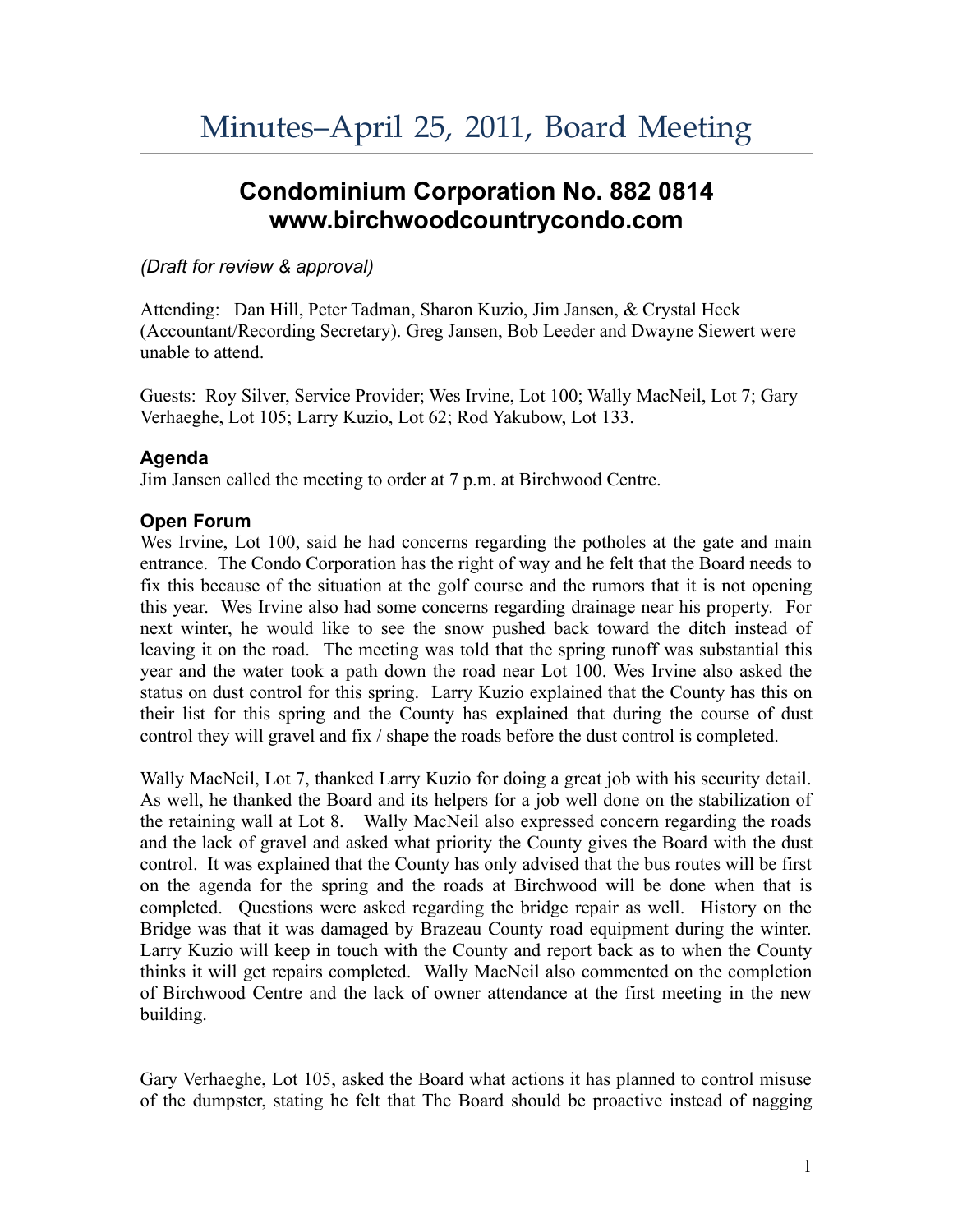owners. Examples he gave were: take the dumpster away for two weeks; or put up a security camera and fine owners who dispose of items that are not allowed. The Board response was that that this is a perpetual problem, there are no easy answers, but if the misuse continues the County may come and remove the dumpster. Larry Kuzio is continually dealing with the items, cardboard, etc. which is helping the owners maintain the dumpster at the present site. Dan Hill has access to a motion sensor camera and the Board will take this into consideration as a possible option to control the misuse.

Questions were raised regarding the lagoon and the meeting was told that, according to the County, June will be its council meeting that will examine proposed County administration recommended fees for implementation. The Board has been assured that any fee changes, which the County says would not take effect until three months after it makes a decision, will be consistent throughout the County.

Roy Silver, service provider, read to the Board and owners in attendance a report of possible changes he would like to make regarding his service. He had some concerns regarding emergency call out charges and how to charge owners that have two tanks. Discussions on his proposed changes were discussed with the Board and owners in attendance and the Board felt that the changes could be implemented. Changes include a call out emergency would now be a \$125 charge, a change from \$63. Another change to the contract currently in force between the condo association and Roy Silver would eliminate the line regarding reporting the number of pump outs to the Board as this is now being handled by the County and it will be keeping track. Based on Roy Silver's presentation, the Board approved the deletion of Paragraphs  $4 \& 5$  in the septic service contract agreement. Roy Silver expressed his thanks to the owners who keep the area clean where he needs to work during the pump outs. Jim Jansen explained to Roy Silver that the Board will revise the contract effective May 20, 2011, and get a copy to Roy Silver and a notification to the owners of the new charges.

The open forum was completed at 7:45 p.m.

#### **Board Portion of Meeting**

Jim Jansen called the Board portion of the meeting to order at 7:50 p.m. Sharon Kuzio moved that the October 12, 2010, minutes be accepted as presented, seconded by Dan Hill, carried unanimously. Scott Bigelow, Lot 9, was to have attended this meeting regarding an appeal of a fine for his dog running loose. Peter Tadman will respond to him advising that the fine is now due and payable. Dwayne Siewert previously gave the Board his verbal resignation as he has moved from Birchwood. His resignation was accepted with thanks for his contributions. Jim Jansen volunteered to fill the Board's Site Services representative role which became vacant with Dwayne Siewert's resignation. Sharon Kuzio reported that Bob Leeder, whose elected term ends at the June  $4<sup>th</sup>$  AGM, asked her to let the Board know that he had also moved from Birchwood and would not be attending Board meetings.

#### **Water Report**

Rod Yakubow handed in his water report to the Board for filing. He reported that usage for the period of October 2010 to March 2011 was normal although January & February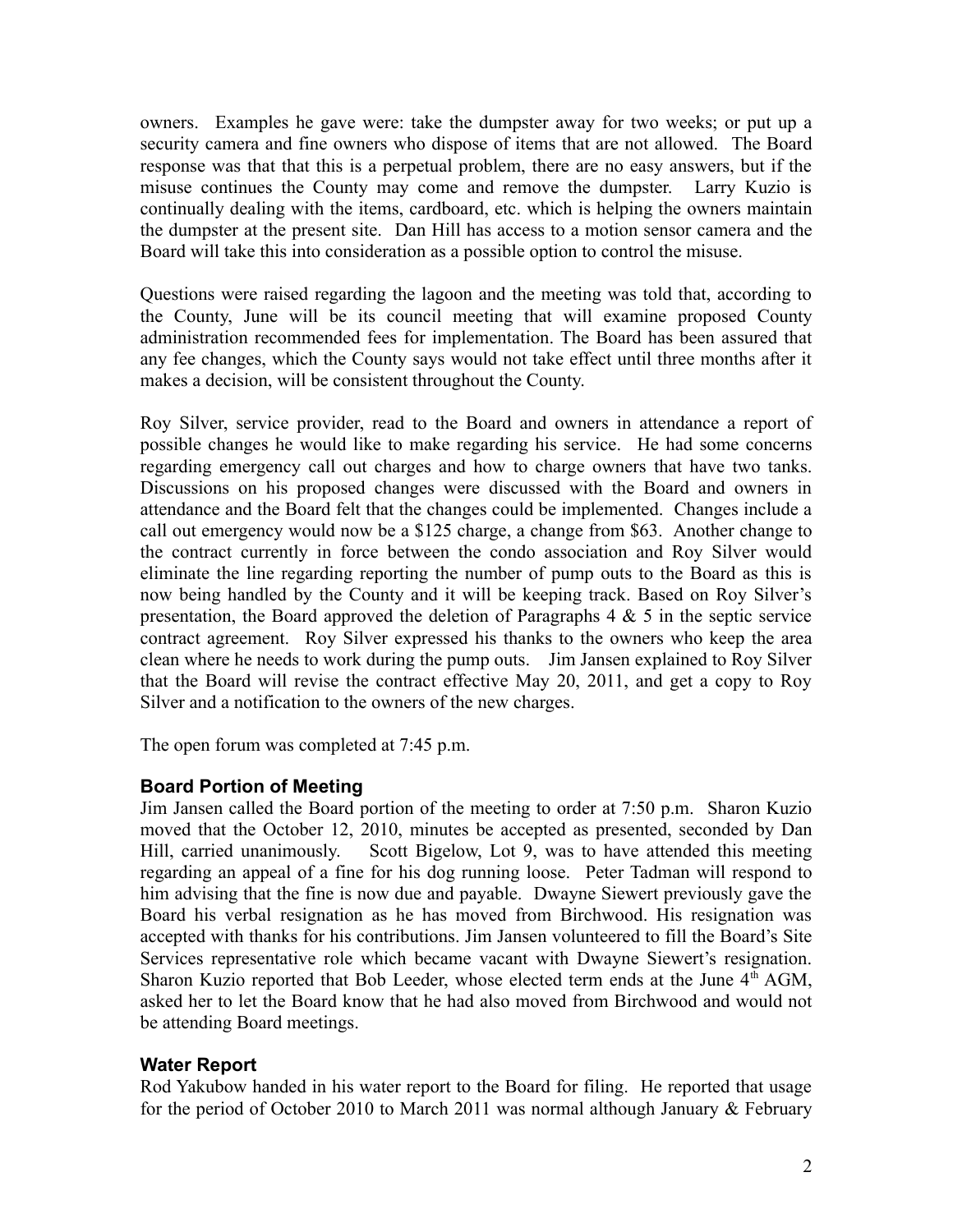were low compared to previous years. He also reported that there were no lines requiring repairs over the winter. He reminded the Board that December 2011 is when Len Woollven's provincial license expires. Jim Jansen had asked one existing service provider if obtaining a water license to cover for Rod Yakubow would be of interest but the invitation was declined so the Board is still in need of finding someone as a licensed backup person. Rod Yakubow and Jim Jansen will talk with Len Woollven to get a contact with the County to see if there is anyone there that could cover as backup.

#### **Site services**

Larry Kuzio submitted his written report to the Board which detailed duties provided for the months of November 2010 to March 2011. Larry Kuzio explained what he has been doing to keep the items out of the dumpster so that the County will continue to pick it up. Overall, road conditions over the winter went well. The grader did require some repair over the winter and Larry Kuzio suggested that new winter blades and tires would be required before winter 2011. Barry Allen had earlier asked the Board if it could find somewhere else to park the grader other than on his Lot. Jim Jansen will approach Tom MacLean to see if he would have any storage room.

Larry Kuzio suggested that since the condo association no longer has the use of a snow blower/quad previously made available, that the Board should investigate the possibility of purchasing its own. Dan Hill volunteered to check on costs with Top Gear in Drayton Valley.

Larry Kuzio also asked the Board if it could get a map of where all the CC valves are located. The deep snow of 2010/2011 made it very difficult to locate them when there were problems. Rod Yakubow suggested a stake of some kind that could stay on the property all the time making it easy to locate the CC valves and make repairs. Jim Jansen volunteered to look into the matter.

Larry Kuzio explained to the Board that the new gate was installed since autumn and is working very well. There was one break over the winter but despite that there have been no other problems.

#### **Financial Report**

The July 2010 to March 2011 financial statements were supplied to the Board. New financial statements were prepared to reflect changes made by the Auditor. Peter Tadman moved that the financial statements be accepted as information, Dan Hill seconded, all in favor. The Auditor's Report was submitted for Greg Jansen to sign in advance of copying for the AGM packages being mailed out on May 12, 2011.

#### **Unfinished Business**

With regard to the status of Lot 8 and its retaining wall, the Board completed the work and subsequently billed the owner.

Lot 158 gravel will be completed when the County performs the dust control. The water drainage problem from the Lot 161 driveway covering over what used to be a ditch will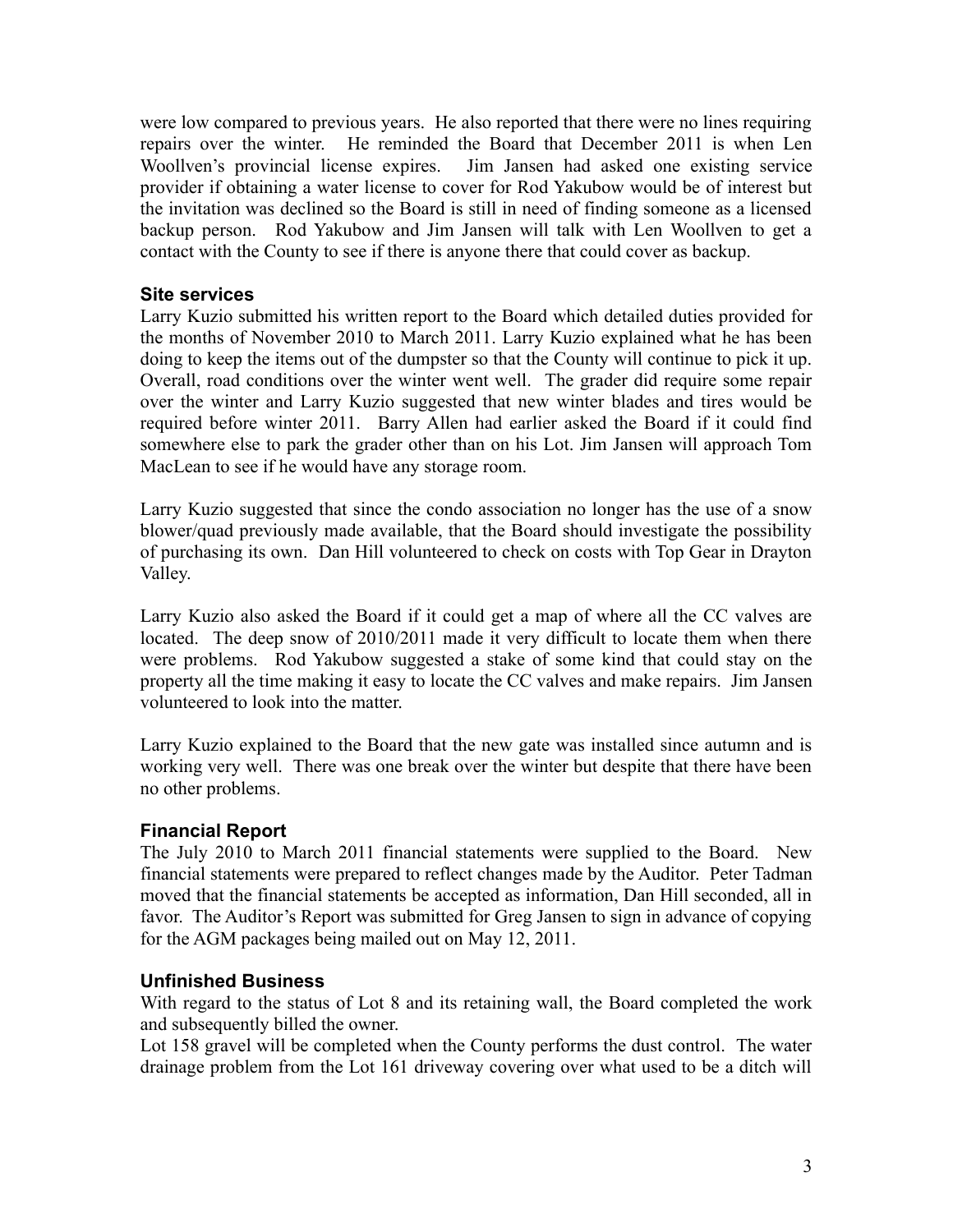also be dealt with during dust control by the County. Jim Jansen will also ensure grass cutting near the green pipe security gate, bordering golf course property.

Crystal Heck elaborated as per winter e-mails on the current status of Lots 8, 46, 113, 127 and 135.

### **New Business**

The Board noted that one of the large, steel bridges from the golf course, Hole #9 adjoining Hole #1, was taken down this winter with the ice and is located where the Modeste River & Buck Creek merge just below the garbage dumpster. Peter Tadman will report this to Alberta Environment. If necessary, Blair McCrindle, Lot 167, made an informal offer suggesting he would take the bridge out of the waterway the next time he is here with his backhoe.

Sharon Kuzio talked to Alberta Environment regarding a sewage overflow problem at Lot 135 and tabled a copy of a warning letter, detailing hefty fines and other consequences that the Environment Department subsequently sent to the lot owners.

Sharon Kuzio gave a report on the usage of the Birchwood centre. Thirty-seven were in attendance at the Christmas potluck and 19 at a New Years Eve function. Sharon Kuzio explained to the Board that Fran Nohos, Lot 88, donated \$300 to be used for the purchase of bathroom mirrors and window coverings, which Sharon Kuzio purchased. The Centre is also used on Monday nights for crib and Friday nights for shuffleboard.

Sharon Kuzio informed the Board that the new insurance policy had been received.

Peter Tadman moved a motion for the Board to accept our new draft bylaws and to prepare a special resolution to be ready to be given to owners immediately following the June 4, 2011 AGM. Sharon Kuzio seconded the motion, all in favor. Once approved by 75% of the owners the new bylaws will be available on the website.

There are currently four positions available for the Board this year. Dan Hill has volunteered to let his name stand again and Jim Jansen will approach various other owners to see if they are interested in volunteering their services for Board duty.

The Board will be getting together to prepare the AGM packages for mail out  $(22p.m, 12p.m)$ May 12@Birchwood Centre

#### **Correspondence**

The following correspondence was received and will be filed: pump-out agreement; information regarding the County lagoon, with the County administration advising that it will make recommendations to council in June and typically any changes would not occur for another three months; and legal documents received over the course of the winter.